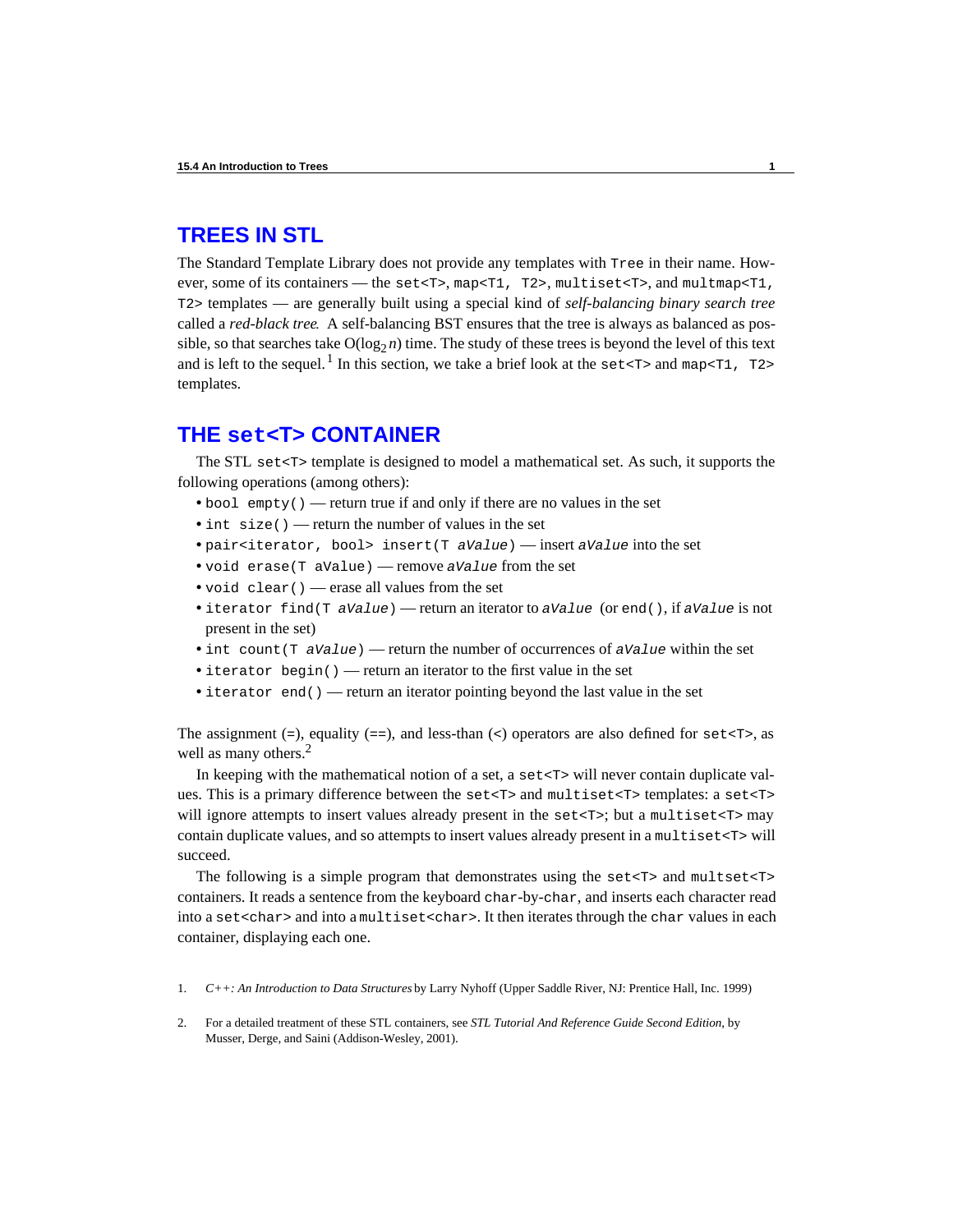```
Code15-1 The set<T> and multiset<T> Containers.
```

```
// setDriver.cpp demonstrates set<T> and multiset<T>.
#include <iostream> // cin, cout, ...
                      // set<T>, multiset<T>, ...
using namespace std;
int main()
{
    cout << "To demonstrate set<T> vs. multiset<T>,\n"
         << " please enter a sentence: ";
    char ch;
   set<char> charSet;
    multiset<char> charMultiSet;
   for (i; j) {
       cin.get(ch);
      if (ch == '\n\in ') break;
       charSet.insert(ch);
       charMultiSet.insert(ch);
    }
   cout << "\nThe set<T>: ";
   for (set<char>::iterator it = charSet.begin();
        it != charSet.end(); it++)
       cout << *it << ',';
    cout << endl;
    cout << "\nThe multiset<T>: ";
    for (multiset<char>::iterator it = charMultiSet.begin();
          it != charMultiSet.end(); it++)
     cout \lt\lt \cdot *it \lt\lt' ',';
    cout << endl;
}
```
#### **Sample Run:**

To demonstrate set<T> vs. multiset<T> please enter a sentence: A babboon blew up a balloon The set < $T$ >: , $A$ , $a$ , $b$ , $e$ , $1$ , $n$ , $o$ , $p$ , $u$ , $w$ , The multiset<T>: , , , , ,  $A, a, a, b, b, b, b, b, e, l, l, l, n, n, o, o, o, o, p, u, w$ ,

Note that the set<char> contains just one instance of each character, but the multiset<char> contains each character (including the multiple spaces).

The STL set $\langle \text{Tr} \rangle$  template provides a convenient off-the-shelf container that can be used in any situation where the mathematical properties of a set are needed.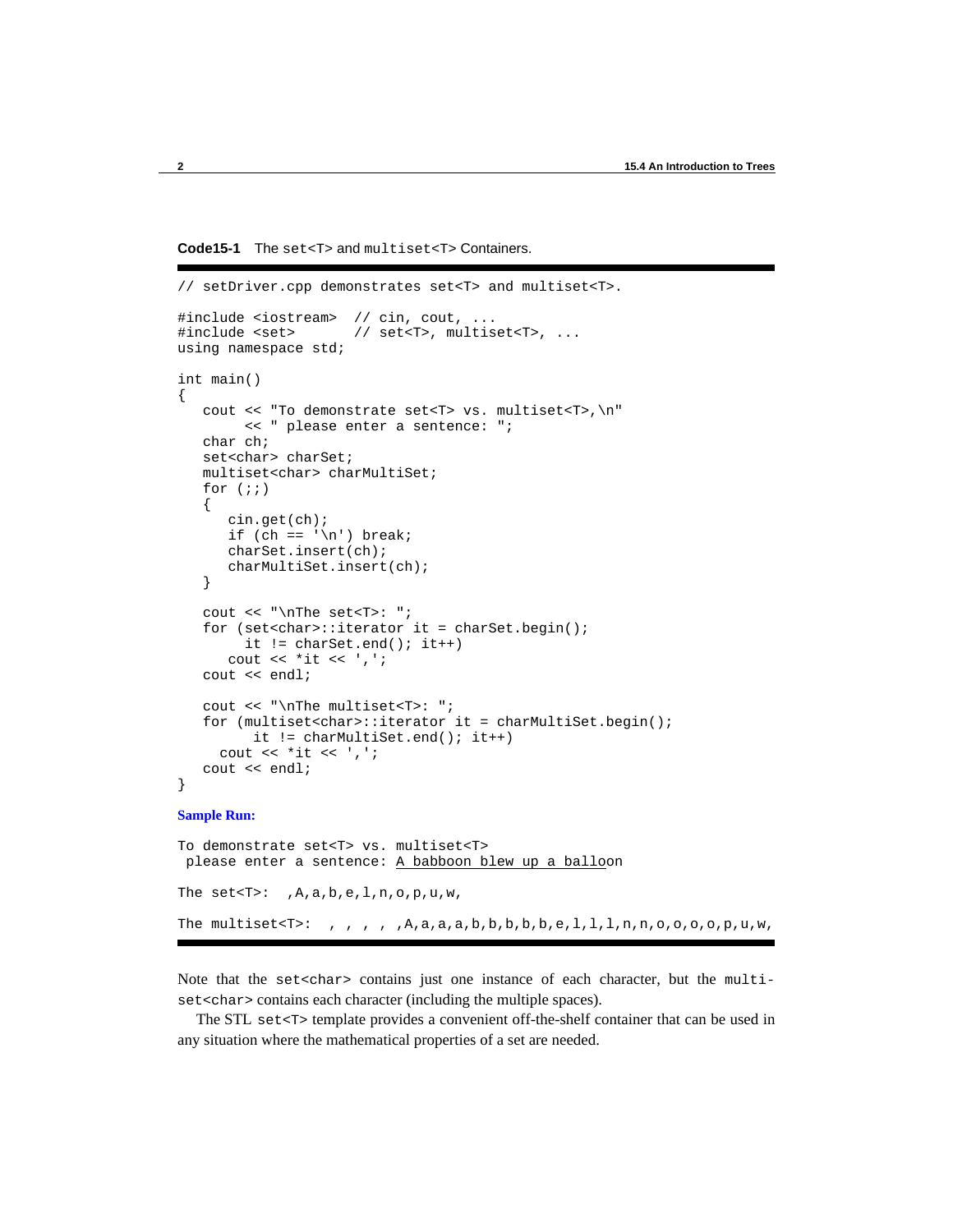# **THE map<T1, T2> CONTAINER**

The STL map<T1, T2> template is sometimes called an *associative array* and is designed to model a *dictionary*. Just as a dictionary maps a word to its definition, so a map <T1, T2> maps an arbitrary type T1 to another arbitrary type T2.

A normal array or vector allows us to "map" integer values to the kind of value in the array. For example, if we declare:

```
string friend[3] = {'|}Anne", "Bob", "Chris"};
```
then the expression:

friend[0]

produces the string value "Anne"; the expression

friend[1]

produces the string value "Bob"; and so on. In essence, our array named friend is a container that maps the integers 0, 1, and 2 to the string values "Anne", "Bob", and "Chris", respectively.

More generally, a declaration

SomeType anArray[SOME\_SIZE];

declares anArray as a structure that can map the integers 0, 1, 2, ... to values of *SomeType*. Thus, an array or vector lets us map int values to any other type but will not let us map an arbitrary type to any other type. For example, how can we map the strings "Anne", "Bob", and "Chris" back into the integers 0, 1, and 2?

For situations where we need to map an arbitrary type T1 to another arbitrary type T2, the Standard Template Library provides the map<T1, T2> container. For example, to map the strings "Anne", "Bob", and "Chris" back into the integers 0, 1, and 2, we can declare:

map<string, int> iFriend;

This in essence defines iFriend as an array that associates string values with int values. We can then "assign" mappings as follows:

iFriend["Anne"] = 0; iFriend["Bob"] = 1; iFriend["Chris"] = 2;

Conceptually, this builds iFriend as an array that we might visualize as follows:

| iFriend [Anne] [Bob] [Chris] |  | friend |      |     |       |
|------------------------------|--|--------|------|-----|-------|
|                              |  |        | Anne | Bob | Chris |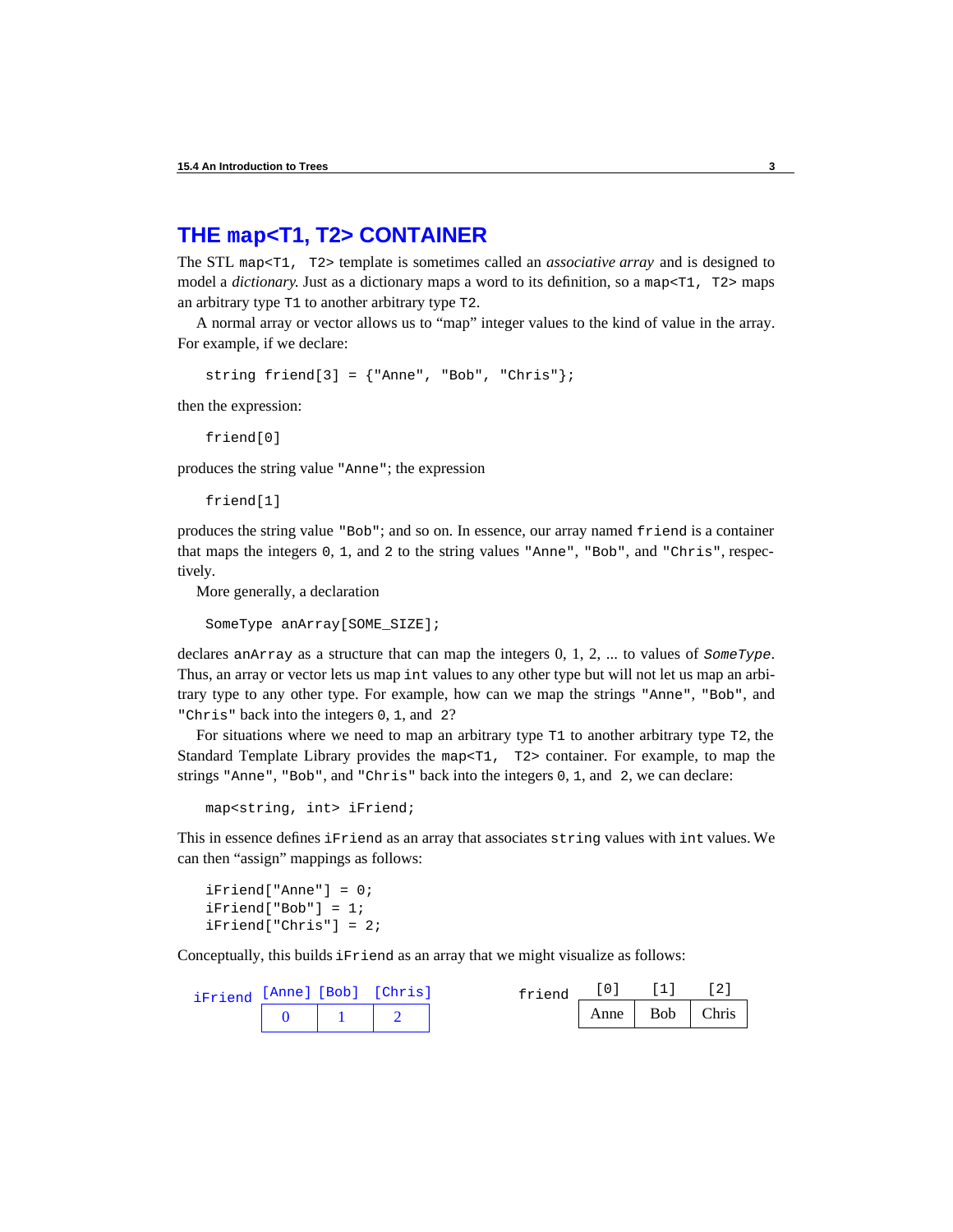In actuality, iFriend is built as a self-balancing binary search tree that we can visualize as follows:



The map <T1, T2> container is thus useful in any situation in which we need to map values of some non-integer type to any other type.

Some of the operations we can perform on a map $\leq$ T1, T2> include:

- bool empty() return true if and only if the map contains no values
- int size() return the number of values in the map
- **•** T2 operator[](T1 *aValue*) retrieve the T2 value associated with *aValue* (when used on the left-side of an assignment, create a new entry for *aValue*)
- **•** int erase(T1 *aValue*) erase the entry for *aValue*
- void clear() erase all entries
- iterator find(T1 *aValue*) return an iterator to the pair<T1, T2> containing *aValue* (return end() if no such pair exists)
- **•** int count(T1 *aValue*) return the number of values whose T1 value is *aValue*
- iterator begin() return an iterator to the first value in the map

• iterator end() — return an iterator pointing beyond the last value in the map

The assignment (=), equality (==), and less-than (<) operators are also defined for map <T1, T2>, as well as many others.<sup>3</sup>

To illustrate the use of these operations, the following program presents an alternative solution to our Big-10 Mascots program from Section 6.1. This version uses a map<string, string> to map the Big-10 universities to their mascots.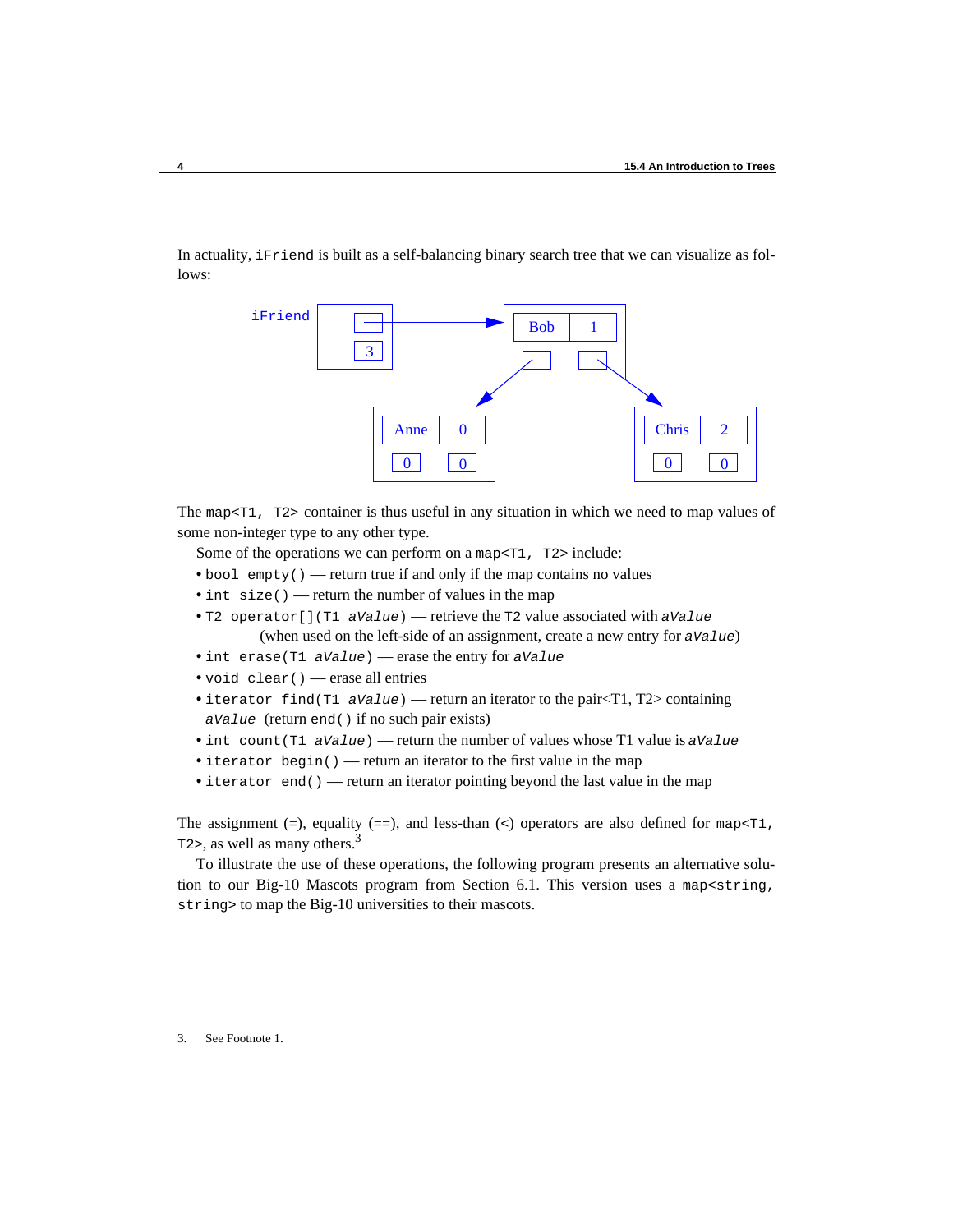```
Code15-2 The map<T1, T2> Container.
```

```
/* big10Mascots.cpp stores and looks up Big-10 mascots 
   in map<T1, T2>. */
#include <iostream> // cin, cout, ...
                      // map<T1, T2>, ...
#include <string> // string
using namespace std;
int main()
{ 
   map<string, string> mascots; \frac{1}{2} // build the map
    mascots["Illinois"] = "Fighting Illini";
   mascots["Indiana"] = "Hoosiers";<br>mascots["Iowa"] = "Hawkeyes";
   mascots["Iowa"] = "Hawkeyes";<br>mascots["Michigan"] = "Wolverines";
   mascots["Michigan"]
   mascots["Michigan State"] = "Spartans";<br>mascots["Minnesota"] = "Golden Gophers";
   mascots["Minnesota"]
    mascots["Northwestern"] = "Wildcats";
   mascots["Ohio State"] = "Buckeyes";<br>mascots["Penn State"] = "Nittany Lions";
   mascots["Penn State"] = "Nittany Lions"<br>mascots["Purdue"] = "Boilermakers";
   mascots["Purdue"] = "Boilermak<br>mascots["Wisconsin"] = "Badgers";
   mascots["Wisconsin"]
   for (i) // loop:
    {
       cout << "\nTo look up a Big-10 mascot, enter the name "
             << "\n of a Big-10 school ('q' to quit): ";
       string university;
       getline(cin, university); // get a school
      if (university == \alpha") break; // quit?
                                                      // look up the school
       map<string, string>::iterator it = mascots.find(university);
      if (it != \text{mascots.end}()) // if found
       // cout << "--> " << it->second << endl; // display it
          cout << "--> " << mascots[university] << endl;
       else
          cout << university << " is not a Big-10 school "
                << "(or is misspelled, not capitalized, etc?)" << endl;
}
Sample Runs:
```
To look up a Big-10 mascot, enter the name of a Big-10 school ('q' to quit): Michigan --> Wolverines